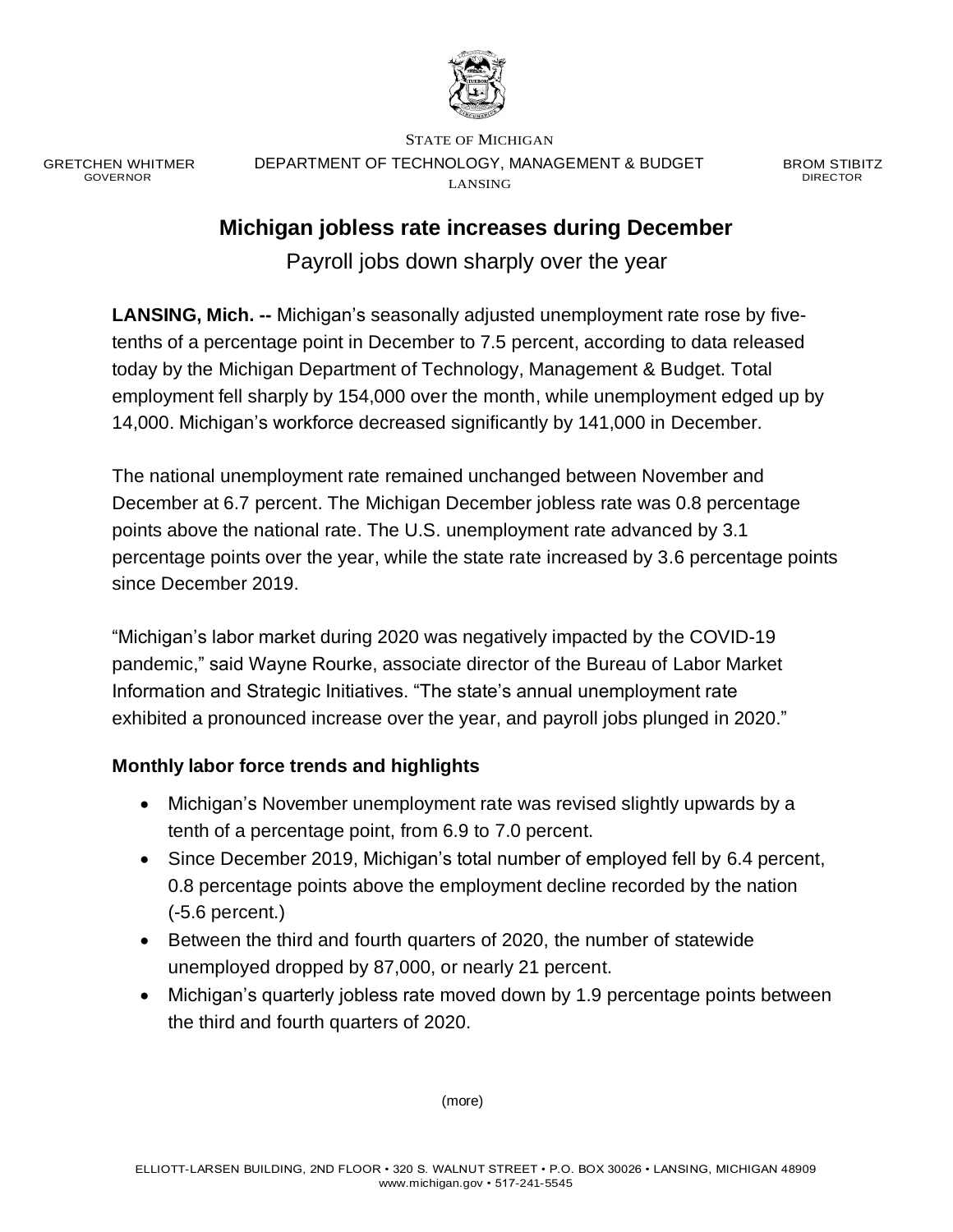| <b>Michigan</b>              |  |  |  |  |  |  |
|------------------------------|--|--|--|--|--|--|
| <b>Labor Force Estimates</b> |  |  |  |  |  |  |

Seasonally Adjusted

(Data in Thousands)

|                          | Dec.  | Nov.  | Dec.  | Over the Month |            | Over the Year     |            |
|--------------------------|-------|-------|-------|----------------|------------|-------------------|------------|
|                          | 2020  | 2020  | 2019  |                |            |                   |            |
|                          |       |       |       | <b>Numeric</b> |            | Percent   Numeric | Percent    |
| Civilian                 | 4,802 | 4,943 | 4,941 | $-141$         | $-2.9%$    | $-139$            | $-2.8%$    |
| <b>Labor Force</b>       |       |       |       |                |            |                   |            |
| Employed                 | 4,444 | 4,598 | 4,750 | $-154$         | $-3.3%$    | $-306$            | $-6.4%$    |
| Unemployed               | 359   | 345   | 191   | 14             | 4.1%       | 168               | 88.0%      |
| <b>Unemployment Rate</b> | 7.5   | 7.0   | 3.9   | 0.5            | <b>XXX</b> | 3.6               | <b>XXX</b> |

#### **Michigan's 2020 preliminary annual average labor force data**

Michigan's preliminary annual average unemployment rate in 2020 was 9.7 percent, a significant jump of 5.6 percentage points above the 2019 annual average rate of 4.1 percent. This rate reflected pandemic-related job losses in Michigan. Total employment in Michigan averaged 4,392,000 in 2020, while total unemployment soared to 470,000. The state's annual workforce level was 4,863,000 in 2020.

#### **Annual average trends and highlights**

- Michigan's jobless rate jumped in 2020 for the first time since 2009. The 2020 annual jobless rate of 9.7 percent was 4.0 percentage points below the 2009 annual rate of 13.7 percent during the Great Recession.
- The 2020 annual average unemployment rate was the highest seen by the state since 2011 (10.4 percent).
- Annual average employment in the state fell by 344,000, or 7.3 percent, over the year, while the state's average number of unemployed moved up significantly by 269,000, or over 133 percent.
- Michigan's annual average workforce total in 2020 decreased by 1.5 percent over the year.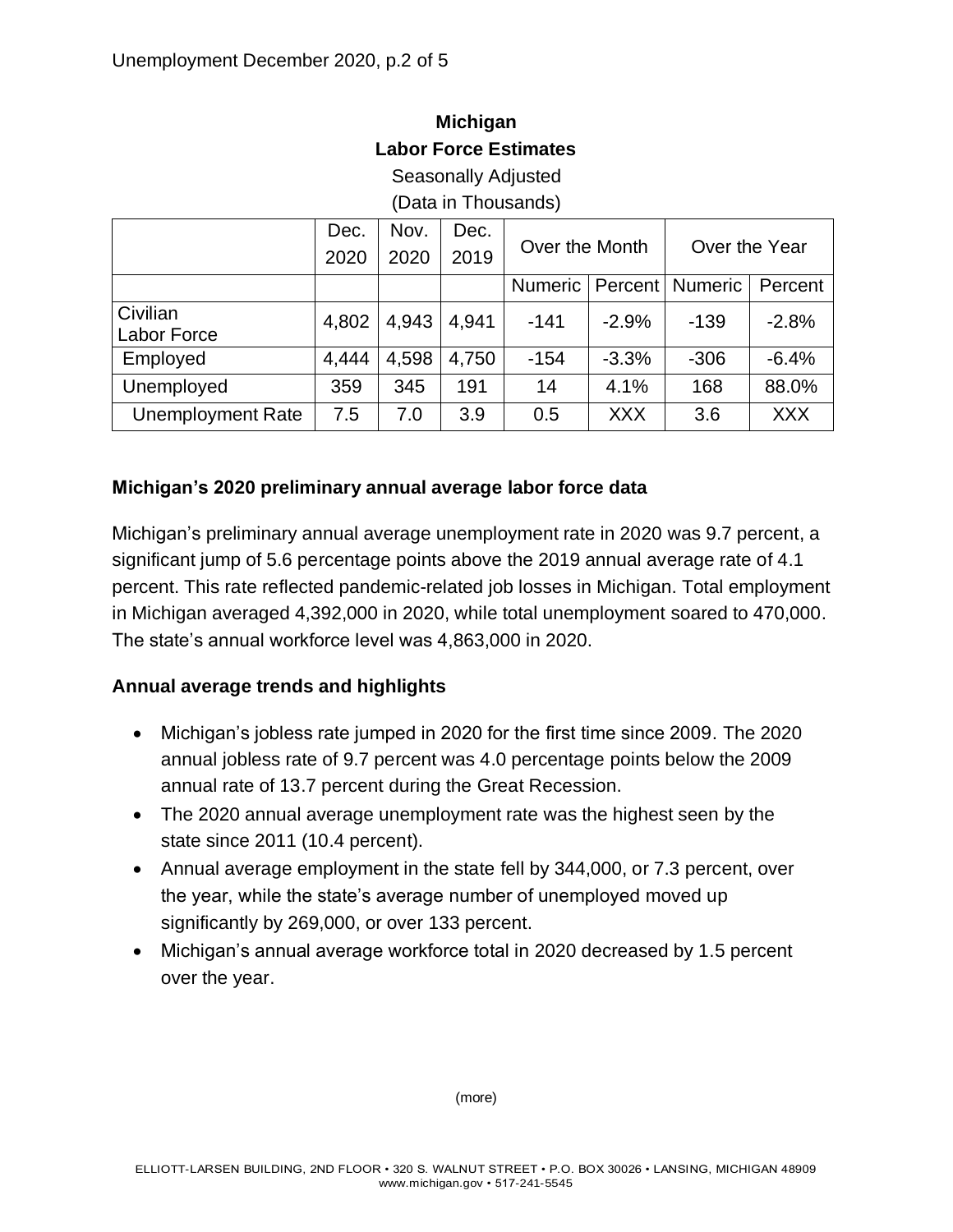### **Detroit metro area jobless rate advances over month**

The Detroit-Warren-Dearborn Metropolitan Statistical Area's (MSA) seasonally adjusted jobless rate advanced by nine-tenths of a percentage point to 10.2 percent during December. Employment dropped significantly by 71,000 over the month, while unemployment edged up by 14,000, resulting in a net workforce reduction of 57,000 since November.

The Detroit metro region unemployment rate advanced by 6.2 percentage points since December 2019. Employment fell by 142,000 and unemployment rose by 133,000 over this period.

## **Detroit-Warren-Dearborn MSA Labor Force Estimates**

| <b>Seasonally Adjusted</b> |  |
|----------------------------|--|
| (Data in Thousands)        |  |

|                                | Dec.<br>2020 | Nov.<br>2020 | Dec.<br>2019 | Over the Month |            | Over the Year  |            |
|--------------------------------|--------------|--------------|--------------|----------------|------------|----------------|------------|
|                                |              |              |              | <b>Numeric</b> | Percent    | <b>Numeric</b> | Percent    |
| Civilian<br><b>Labor Force</b> | 2,156        | 2,213        | 2,165        | $-57$          | $-2.6%$    | -9             | $-0.4%$    |
| Employed                       | 1,936        | 2,007        | 2,078        | $-71$          | $-3.5%$    | $-142$         | $-6.8%$    |
| Unemployed                     | 220          | 206          | 87           | 14             | 6.8%       | 133            | 152.9%     |
| <b>Unemployment Rate</b>       | 10.2         | 9.3          | 4.0          | 0.9            | <b>XXX</b> | 6.2            | <b>XXX</b> |

#### **Detroit MSA 2020 preliminary annual average labor force trends**

The Detroit-Warren-Dearborn MSA's preliminary annual average jobless rate in 2020 was 11.0 percent, 6.7 percentage points above the 2019 average jobless rate of 4.3 percent. The metro area annual jobless rate during 2020 was 1.3 percentage points above the statewide annual unemployment rate.

#### **Nonfarm jobs fall sharply in December and over the year**

The monthly survey of employers registered a seasonally adjusted payroll job reduction of 64,000 over the month, or 1.6 percent, resulting in an employment total of 3,963,000.

The largest industry employment decline overwhelmingly occurred in Michigan's leisure and hospitality sector, with a reduction of 60,000 jobs over the month. Restaurants and other firms providing entertainment services registered large pandemic-related job cuts in December.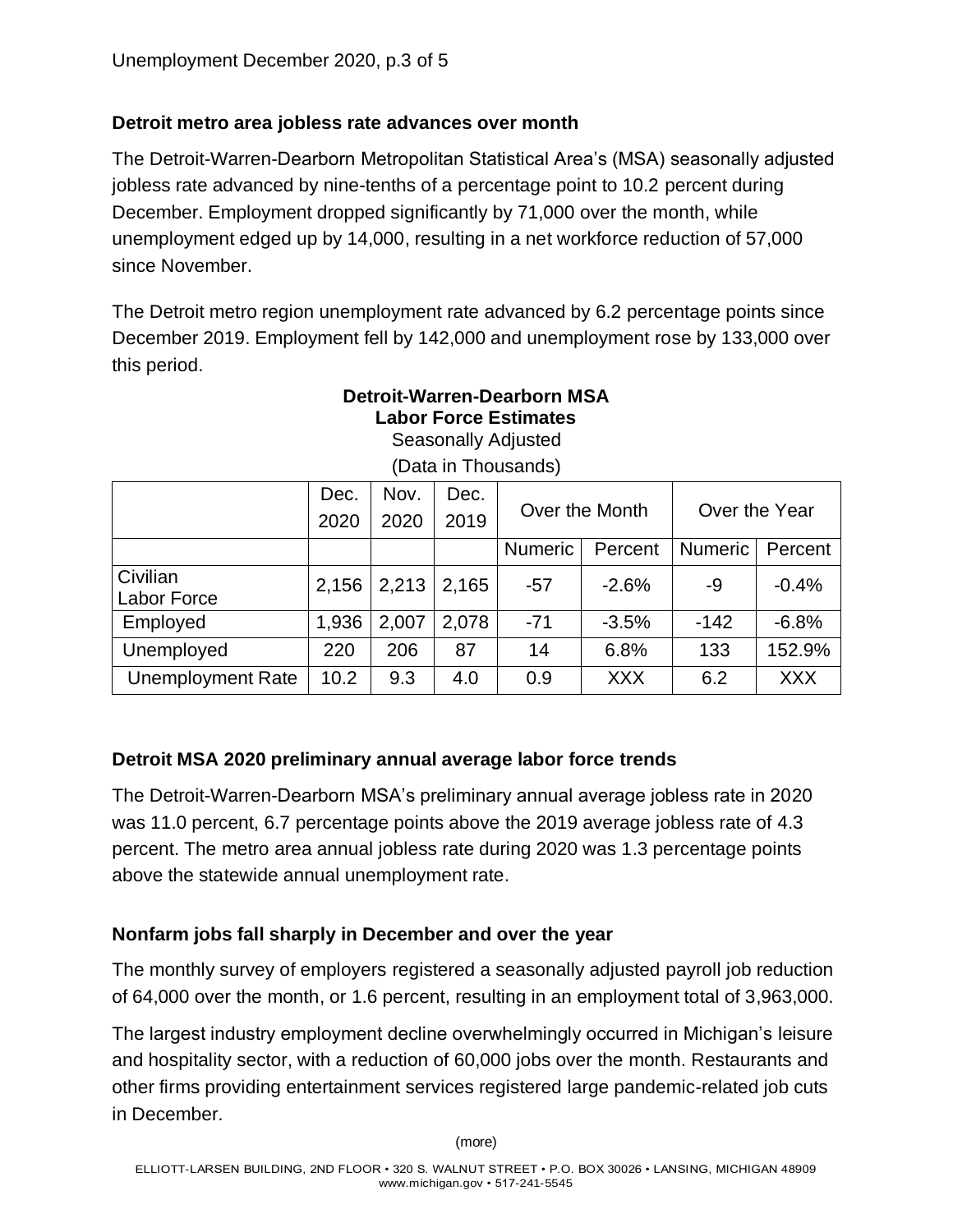#### **Industry employment trends and highlights**

- December was the second consecutive month of job declines in Michigan and had the largest job reduction since the pandemic-related plunge in jobs in April.
- After nine consecutive years of annual average payroll employment gains, jobs dropped significantly in 2020 due to the pandemic. Annual average job levels fell sharply by 424,000, or 9.6 percent, in 2020.
- The state's trade, transportation, and utilities industry was the only Michigan sector with a notable job increase over the month (+8,000), primarily due to job gains in retail trade related to the holiday shopping season.
- Since December 2019, payroll employment fell by 487,000, or 10.9 percent.
- Over the year, all major statewide industries exhibited payroll employment declines, led on a numerical basis by leisure and hospitality, manufacturing, and education and health services*.*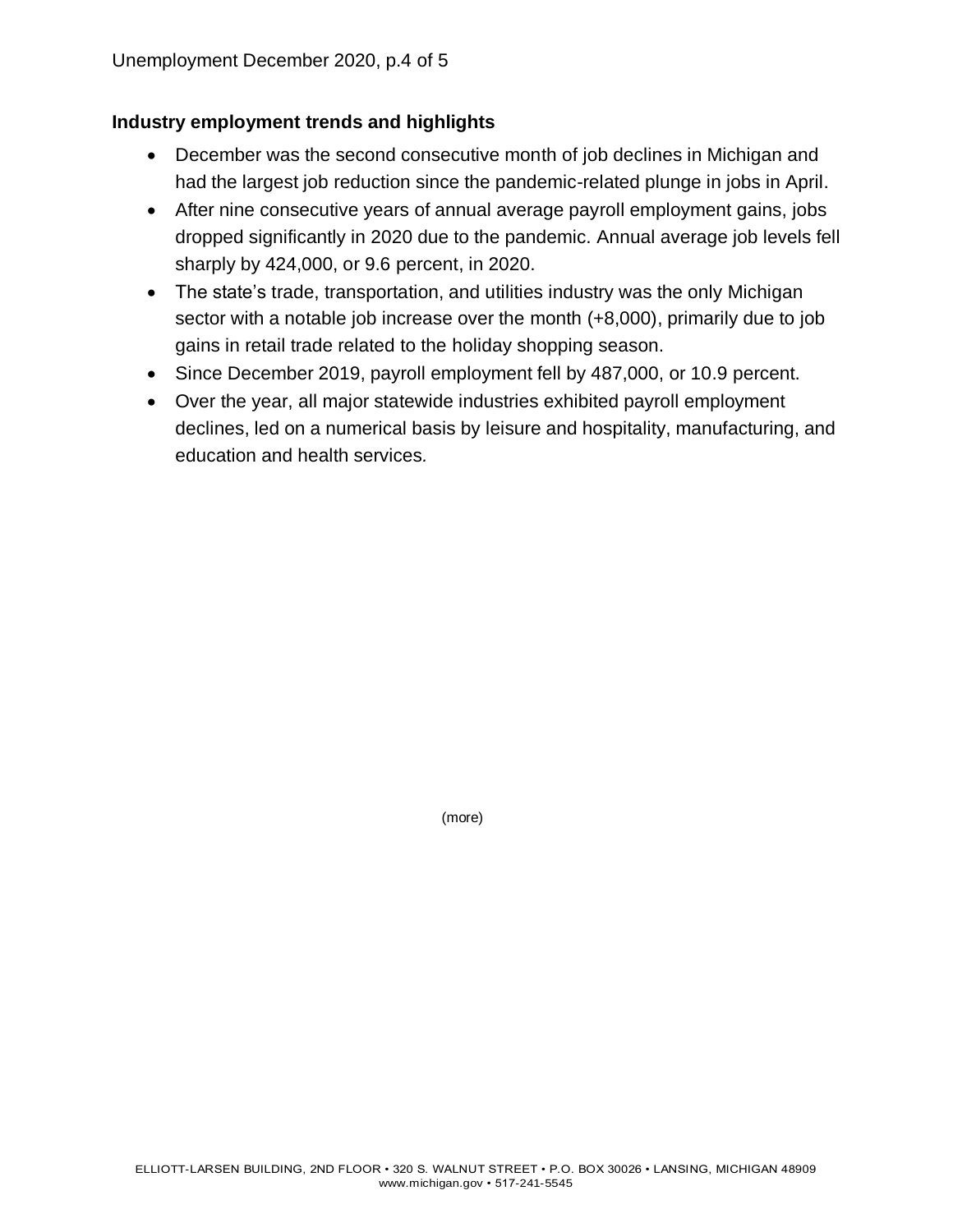# **Michigan Payroll Employment Estimates**

Seasonally Adjusted

(Data in Thousands)

|                                                   | Dec.**         | Nov.* | Dec.           |                | Over the Month*** |         | Over the Year *** |  |
|---------------------------------------------------|----------------|-------|----------------|----------------|-------------------|---------|-------------------|--|
|                                                   | 2020           | 2020  | 2019           |                |                   |         |                   |  |
|                                                   |                |       |                | <b>Numeric</b> | Percent           | Numeric | Percent           |  |
| <b>Total Nonfarm Payroll</b><br>Jobs              | 3,963          | 4,027 | 4,449          | $-64$          | $-1.6%$           | $-487$  | $-10.9%$          |  |
| <b>Natural Resources</b><br>and Mining            | $\overline{7}$ | 6     | $\overline{7}$ | $\mathbf 0$    | 4.7%              | $-1$    | $-8.2%$           |  |
| Construction                                      | 175            | 177   | 177            | $-2$           | $-1.0%$           | $-2$    | $-1.0%$           |  |
| Manufacturing                                     | 568            | 566   | 629            | $\overline{2}$ | 0.3%              | $-62$   | $-9.8%$           |  |
| Transportation<br>Equipment                       | 164            | 161   | 187            | 3              | 2.0%              | $-23$   | $-12.3%$          |  |
| Trade,<br>Transportation, and<br><b>Utilities</b> | 773            | 765   | 804            | 8              | 1.1%              | $-31$   | $-3.8%$           |  |
| <b>Retail Trade</b>                               | 446            | 438   | 465            | 8              | 1.7%              | $-19$   | $-4.1%$           |  |
| Information                                       | 50             | 51    | 55             | $-1$           | $-1.0%$           | $-4$    | $-7.9%$           |  |
| <b>Financial Activities</b>                       | 222            | 221   | 228            | $\mathbf{1}$   | 0.3%              | -6      | $-2.4%$           |  |
| Professional and<br><b>Business Services</b>      | 603            | 604   | 653            | $-1$           | $-0.2%$           | $-50$   | $-7.6%$           |  |
| <b>Education and Health</b><br><b>Services</b>    | 624            | 627   | 683            | $-3$           | $-0.5%$           | $-59$   | $-8.6%$           |  |
| Leisure and<br><b>Hospitality Services</b>        | 229            | 289   | 434            | $-60$          | $-20.7%$          | $-205$  | $-47.2%$          |  |
| <b>Other Services</b>                             | 148            | 150   | 164            | $-1$           | $-0.7%$           | $-16$   | $-9.7%$           |  |
| Government                                        | 563            | 571   | 616            | -8             | $-1.4%$           | $-53$   | $-8.6%$           |  |

\* Revised data for November 2020

\*\* Preliminary data for December 2020

\*\*\* Change calculated using unrounded data